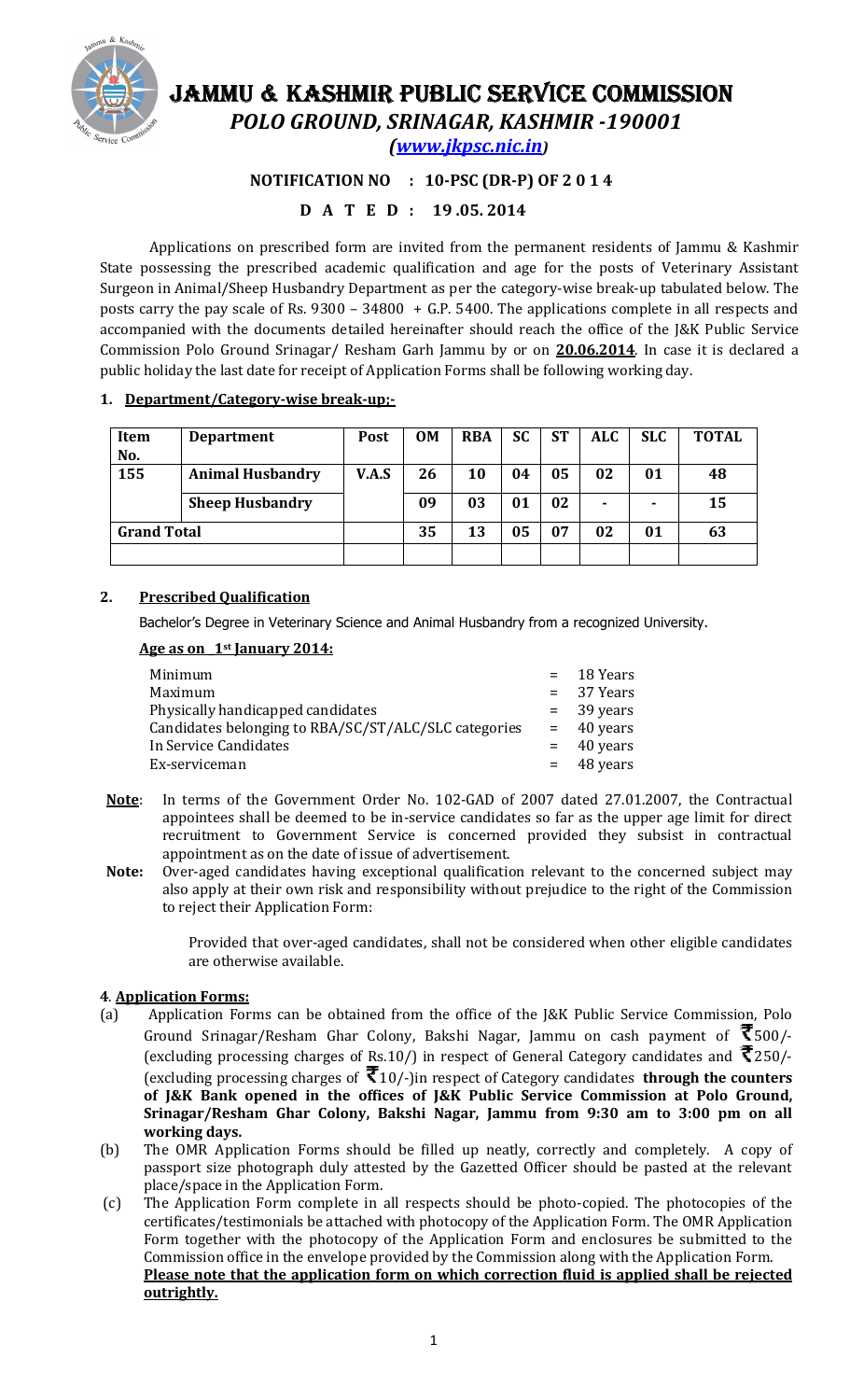- (d) The Application Forms complete in all respects must reach the Secretary, J&K Public Service Commission, Polo Ground, Srinagar/Resham Ghar Colony, Bakshi Nagar, Jammu on or before the last date i.e **20.06.2014** in an envelope provided by the Commission alongwith the Application Form.
- (e) The Commission will, in no case, be responsible for non-receipt of their Application Forms or any delay in receipt thereof on any account whatsoever. No applications received after 20.06.2014 will be entertained under any circumstances and all the late applications shall be deemed to have been rejected. Applicants should, therefore, ensure that their applications reach the Commission office on or before 20.06.2014.
- (f) The in-service candidates shall have the certificate from the Head of the Office recorded in the format given at the end of the Scanable Application Form and submit the application form in the Commission office by or on the last date prescribed viz. **20.06.2014**. A photocopy of the said application form shall be routed through their appointing authority.

#### 5. CERTIFICATES TO BE ATTACHED WITH THE PHOTOCOPY OF THE APPLICATION FORM

Attested photo copies of the following certificates need be attached with the photo copy of the Application Form:-

- i. Date of Birth Certificate.
- ii. Permanent Resident Certificate.
- iii. Educational Qualification Certificates Prescribed for the Post.
- iv. Result Notification of Prescribed Qualification.
- v. Marks certificate of all semesters of prescribed qualification.
- vi. Internship Completion Certificate.
- vii. Registration Certificate.
- viii. Attempt Certificate.
- ix. Certificate of Higher/Additional Qualification, if any.
- x. Category certificate as per SRO 294 dated 21.10.2005 as amended from time to time read with other relevant SRO's which must be valid on the cut off date ( viz. last date for receipt of application forms).
- xi. For Physically Handicapped Candidates, Disability Certificate on the prescribed format.
- xii. Copy of Conversion formula for determining percentage of marks in bachelor's Degree adopted by the concerned University.
- xiii. Preference for service as per Annexure "A".

#### 6. CERTIFICATES/TESTIMONIALS TO CLAIM WEIGHTAGE:-

The candidates in possession of the following certificates/testimonials should attach the photocopies of the same along with the Application Form for claiming the benefit of weightage authorized under Rule 51 of J&K PSC (Business & Procedure) Rules, 1980.

- a. Grade 'C' Certificate in NCC.
- b. Certificate of an Outstanding Sports Person certified by the Secretary, J&K Sports Council in terms of J&K (Appointment of Outstanding Sports Persons) Rules, 1998.
- c. Experience against the post in a Govt./Govt. recognized institution including the institutions authorized by MCI/DCI/ICAR/ICVR/AICTE/Bar Council of India(Certified by the Head of Institution and in case of private institutions to be countersigned by the District/Divisional/State authority of the concerned Government Department and/or Director College Development Council/authorized officer of the university granting affiliation, as the case may be). The weightage shall be calculated at 0.25 points for every completed three months.

The last date for receipt of applications as indicated above i.e 20.06.2014 shall, for all purposes be the cut off date for determining the eligibility. Experience/improvement in the qualification/marks/additional qualification/distinction in sports/Games/NCC, if any, acquired by the candidate after the last date fixed for receipt of applications, shall not be taken into account nor given any credit.

#### 7. OTHER INFORMATION/INSTRUCTIONS

All applicants must fulfill the essential requirements of the post and other conditions stipulated in the advertisement. They are advised to satisfy themselves before applying that they possess the essential qualifications prescribed for the post. No enquiry for advice as to the eligibility will be entertained.

i. The prescribed qualifications are minimum and mere possession of the same does not entitle the candidates to be called for interview. Further, the summoning of candidates for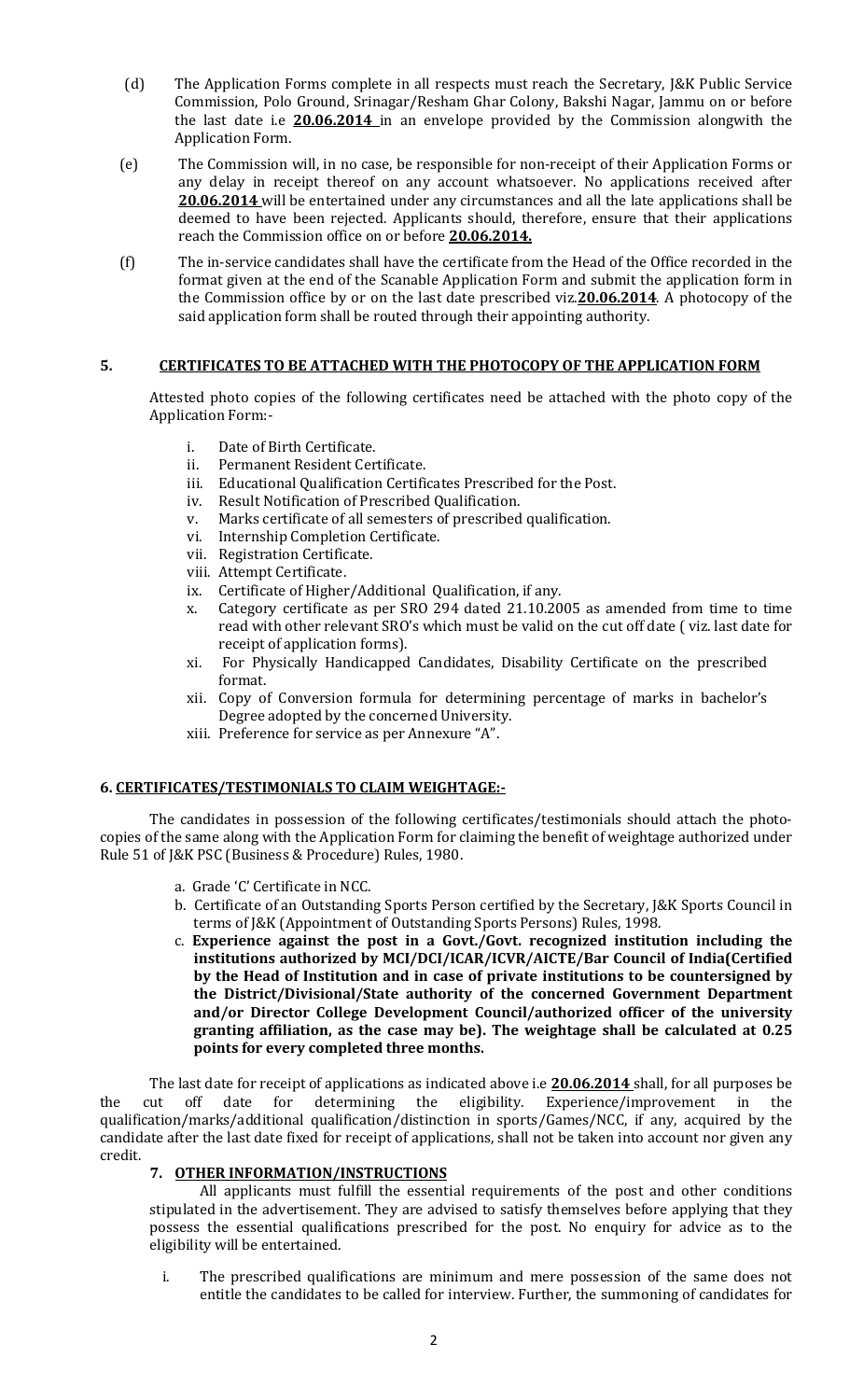interview shall convey no assurance, whatsoever, that they will be selected. Appointment order of the selected candidates will be issued by the Government in accordance with the availability of vacancies.

ii. Save as otherwise provided, in any other Act, Rules, or Regulations in force, where the Commission considers that the number of candidates who have applied for the post to be filled by direct recruitment, on the basis of interview, is large and it is not convenient, or possible, for the Commission to interview all the candidates, the Commission may restrict the number of candidates to be called for interview, to a reasonable limit as provided in rule 40 of J&K Public Service Commission (Business & Procedure Rules) 1980 by short listing in the manner as indicated below:

#### a) Short listing through a written Screening Test

Where the number of applicants exceeds 350 against posts not exceeding 100 and where the number of applicants is more than 3 times against vacancies exceeding 100, the short listing in the proportion of 1 (post) : 3 (applicants) shall be done through a Written Screening Test.

#### b) Short listing by other methods

 When the number of applicants for posts upto 100 is 350 or less, the short listing shall be done in the proportion indicated in the sub joined table on the basis of:

- (i) Percentage of marks secured in the qualifying examination; and
- (ii) Higher qualification, if any, in the relevant subject.

|     | For 1-5 post         | Five times the number of posts                                |
|-----|----------------------|---------------------------------------------------------------|
| ii  | For 6-10 posts       | Four times the number of posts subject to a minimum of<br>25. |
| iii | For $11 - 100$ posts | Three times subject to a minimum of 40.                       |

Provided that the candidate (s) who have secured marks equal to those secured by the last candidate, shall also be called for the Interview over and above the number of candidates short listed according to ii(a) and ii(b) above.

In a situation, when a reserved category candidate secures, merit equal to or above the cut off merit, in open category, such candidates shall also be called for interview in the respective category.

In the shortlisting carried out in the manner indicated at 'b' above the weightage for merit in the qualifying examination shall be 90% and for higher qualification in the relevant subject up to 10%

- (iii) The marks secured by the candidates in the screening test shall not be taken into account for determining the final order of merit.
- (iv) The place of interview/centre for screening test once chosen by the candidate shall not be changed.
- (v) Selection of the candidates shortlisted for the interview shall be made in accordance with rule 51 of J&K Public Service Commission.
- (vi) The summoning of candidates for interview conveys no assurance, whatsoever that they will be selected. Appointment orders to selected candidates will be issued by the Government.
- (vii) The candidate must be healthy and physically fit. If selected he/she shall be prepared to undergo such medical examination and satisfy such medical authority as the Government may require.
- (viii) Candidates will be informed of the result of their applications in due course of time and any interim enquiries about the result are, therefore, unnecessary and will not be attended to. The Commission shall not enter into any correspondence with the candidates about reasons for their non-selection for interview/appointment.
- (ix) Canvassing, in any form, shall disqualify a candidate.

#### 8. ACTION AGAINST CANDIDATES FOUND GUILTY OF MISCONDUCT

Candidates are warned that they should not furnish any particulars that are false or suppress any material information while filling up the Application Form. Candidates are also warned that they should, in no case, alter or otherwise tamper with any entry in a document or its attested/certified copy submitted by them, nor should they submit a tampered/fabricated document. If there is any inaccuracy or any discrepancy between two or more such documents or their attested/certified copies, an explanation regarding this discrepancy should be furnished.

A candidate who is or has been declared by the Commission, to be guilty of: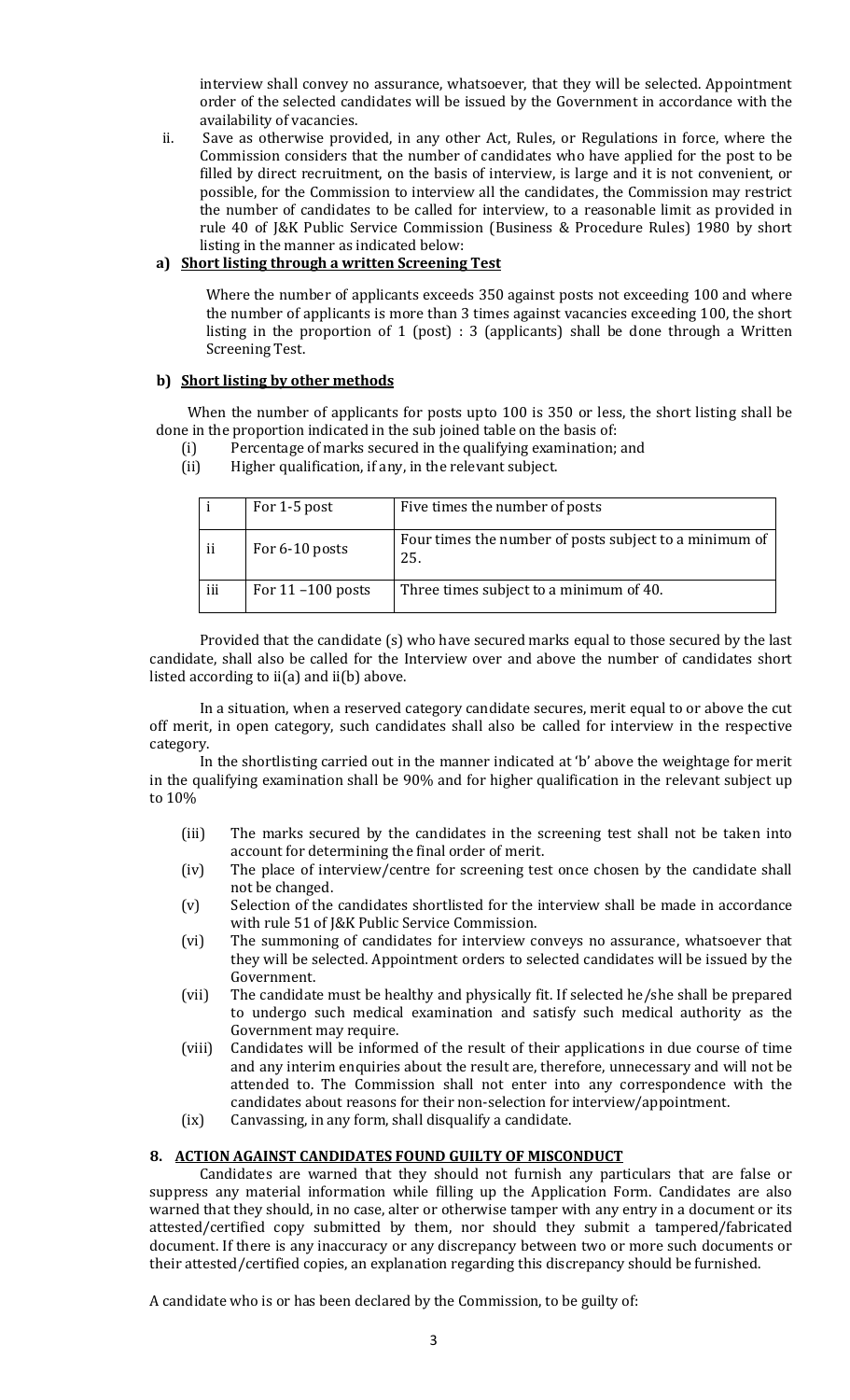- i. obtaining support of his/her candidature by any means, or
- ii. impersonating, or
- iii. procuring impersonation by any person, or
- iv. submitting fabricated documents or documents which have been tampered with, or
- v. making statements which are incorrect or false or suppressing material information, or
- vi. Resorting to any other irregular or improper means in connection with his/her candidature for the selection, or
- vii. using unfair means during the test, or
- viii. writing irrelevant matter including obscene language or pornographic matter, in the script(s), or
- ix. misbehaving in any manner in the examination hall, or
- X. harassing or doing bodily harm to the staff employed by the Commission for the conduct of their test, or
- xi. attempting to commit or, as the case may be, abetting the commission of all or any of the acts specified in the foregoing clauses may, in addition to rendering himself/herself liable to criminal prosecution, be liable:
	- a. to be disqualified by the Commission from selection for which he/she is a candidate, and/or
	- b. to be debarred either permanently or for a specified period:
		- i. By the Commission from any examination or selection held by them.
		- ii. By the State Government from any employment under them, and
	- c. if he/she is already in the service under Government, disciplinary action under the rules.

#### IMPORTANT

- 1. Candidate must read the detailed instructions before filling up of the form. He/She must fill the form strictly according to the instructions.
- 2. Candidates must ensure that no column is left blank or wrongly filled, as information furnished therein would be used for deciding the eligibility and suitability of the candidate for being called for the interview. Application not filled correctly and as per the instructions is liable to be rejected and the responsibility of such rejection would be on the candidate himself/herself. The Commission will not entertain any claim in respect of such rejection.
- 3. Copies of the certificates should be attached in support of the information given in the form, where necessary. Any information contained in the attached certificates shall not be considered unless it is claimed in the Application Form.
- 4. Fee amount is payable in the shape of Bank Draft drawn from J&K Bank Limited only or by cash at J&K Bank counters opened in P.S.C Offices both at Jammu/Srinagar. No other mode of payment is acceptable.
- 5. Applications should be sent/delivered to the Secretary J&K Public Service Commission Reshamghar Colony, Bakshi Nagar, Jammu /Polo Ground Srinagar.
- 6. For any query visit the Commission's Website (www. *jkpsc.nic.in*) or Commission's facilitation centre at Jammu/Srinagar or dial Number 0191- 2566710 (Jmu) and 0194 - 2455089 (Sgr).
- 7. Moreover, in case of clarification, the candidates should mention the Notification No., Item No. and Bar Code No. of the Application Form along with specific information to be sought.

Sd/-

## (Dr. T.S. Ashok Kumar), IFS Secretary J&K Public Service Commission.<br>Dated: 19.05.2014.

No: PSC/DR/VAS/2014 Copy to the:

- 1. Commissioner/Secretary to Government, Animal & Sheep Husbandry Department. This is with reference to letter No. ASH/AH-52/2010 dated 15.05.2014 & ASH/AH-29/2010 dated: 15.05.2014
- 1. Director Information for favour of getting the notice published in atleast two local leading English dailies of Srinagar/Jammu.
- 2. General Manager, Govt. Press, Srinagar for publication in extra ordinary issue of the Gazette.
- 3. Deputy Secretary/Under Secretary, J&K Public Service Commission.
- 4. Prl.Pvt. Secretary to Hon'ble Chairman, J&K Public Service Commission for information of the Hon'ble Chairman.
- 5. Private Secretary to Shri \_\_\_\_\_\_\_\_\_\_\_\_\_\_\_\_\_\_\_\_\_\_, Member, J&K Public Service Commission for information of the Member.
- 6. PA to Secretary, J&K Public Service Commission for information of the Secretary.
- 7. I/C Website for uploading the notice on website. One hard & one soft copy.
- 8. In-Charge Camp Office, Jammu.
- 9. Notice Board, J&K PSC, Jammu/ Srinagar.
- 10. Main file/Programme file.